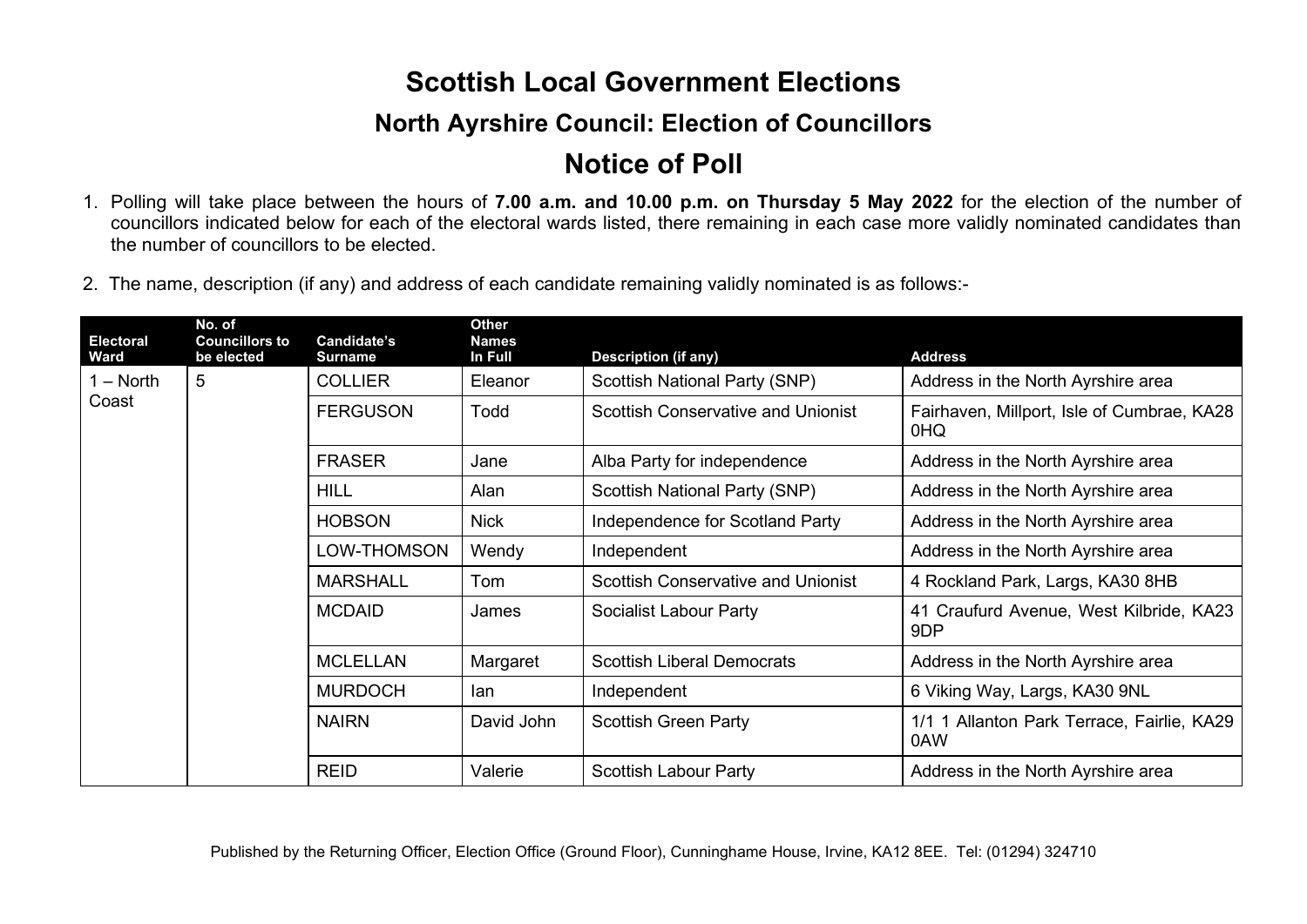| <b>Electoral</b><br>Ward   | No. of<br><b>Councillors to</b><br>be elected | Candidate's<br><b>Surname</b> | <b>Other</b><br><b>Names</b><br>In Full | <b>Description (if any)</b>                                   | <b>Address</b>                        |
|----------------------------|-----------------------------------------------|-------------------------------|-----------------------------------------|---------------------------------------------------------------|---------------------------------------|
| $2 -$<br>Garnock<br>Valley | 5                                             | <b>BARR</b>                   | Robert                                  | Independent                                                   | 37 Westpark Wynd, Dalry, KA24 5BP     |
|                            |                                               | <b>BELL</b>                   | <b>John</b>                             | <b>Scottish Labour Party</b>                                  | 18 Castle Grove, Kilbirnie, KA25 6AW  |
|                            |                                               | <b>DICKSON</b>                | Anthea                                  | <b>Scottish National Party (SNP)</b>                          | Address in the North Ayrshire area    |
|                            |                                               | <b>DOBSON</b>                 | Carol Ann                               | Freedom Alliance. Truth, Equality and<br>Health.              | Address in the North Ayrshire area    |
|                            |                                               | <b>JOHNSON</b>                | Margaret                                | <b>Scottish National Party (SNP)</b>                          | Address in the North Ayrshire area    |
|                            |                                               | <b>NEVILL</b>                 | Ted                                     | <b>Scottish Conservative and Unionist</b>                     | 1A Bellman's Close, Beith, KA15 2AX   |
|                            |                                               | <b>REID</b>                   | Donald L                                | Independent                                                   | 7 Manuel Avenue, Beith, KA15 1BJ      |
|                            |                                               | <b>ROBSON</b>                 | James                                   | <b>Scottish Labour Party</b>                                  | Address in the North Ayrshire area    |
|                            |                                               | <b>STALKER</b>                | Ronnie                                  | <b>Scottish Conservative and Unionist</b>                     | Hawhill Farm, Dalry, KA24 5JT         |
|                            |                                               | <b>WILLIAMSON</b>             | Catherine                               | <b>Scottish Liberal Democrats</b>                             | Address in the North Ayrshire area    |
|                            |                                               | <b>WILLIS</b>                 | <b>John</b>                             | Independent                                                   | Address in the North Ayrshire area    |
| $3 -$                      | 3                                             | <b>FERGUSON</b>               | <b>Stewart</b>                          | <b>Scottish Conservative and Unionist</b>                     | 4 Harvey Gardens, Ardrossan, KA22 8LG |
| Ardrossan                  |                                               | <b>GURNEY</b>                 | Tony                                    | <b>Scottish National Party (SNP)</b>                          | Address in the North Ayrshire area    |
|                            |                                               | <b>HUNTER</b>                 | John                                    | Independent                                                   | Address in the North Ayrshire area    |
|                            |                                               | <b>KERR</b>                   | Amanda                                  | <b>Scottish Labour Party</b>                                  | 6 Eglinton Place, Saltcoats, KA21 5DQ |
|                            |                                               | <b>LYNCH</b>                  | Matthew                                 | Scottish Family Party: Pro-Family, Pro-<br>Marriage, Pro-Life | Address in the North Ayrshire area    |
|                            |                                               | <b>MCHARG</b>                 | Jim                                     | <b>Scottish National Party (SNP)</b>                          | Address in the North Ayrshire area    |
|                            |                                               | <b>MCQUISTIN</b>              | Stephen                                 | <b>Scottish Liberal Democrats</b>                             | Address in the North Ayrshire area    |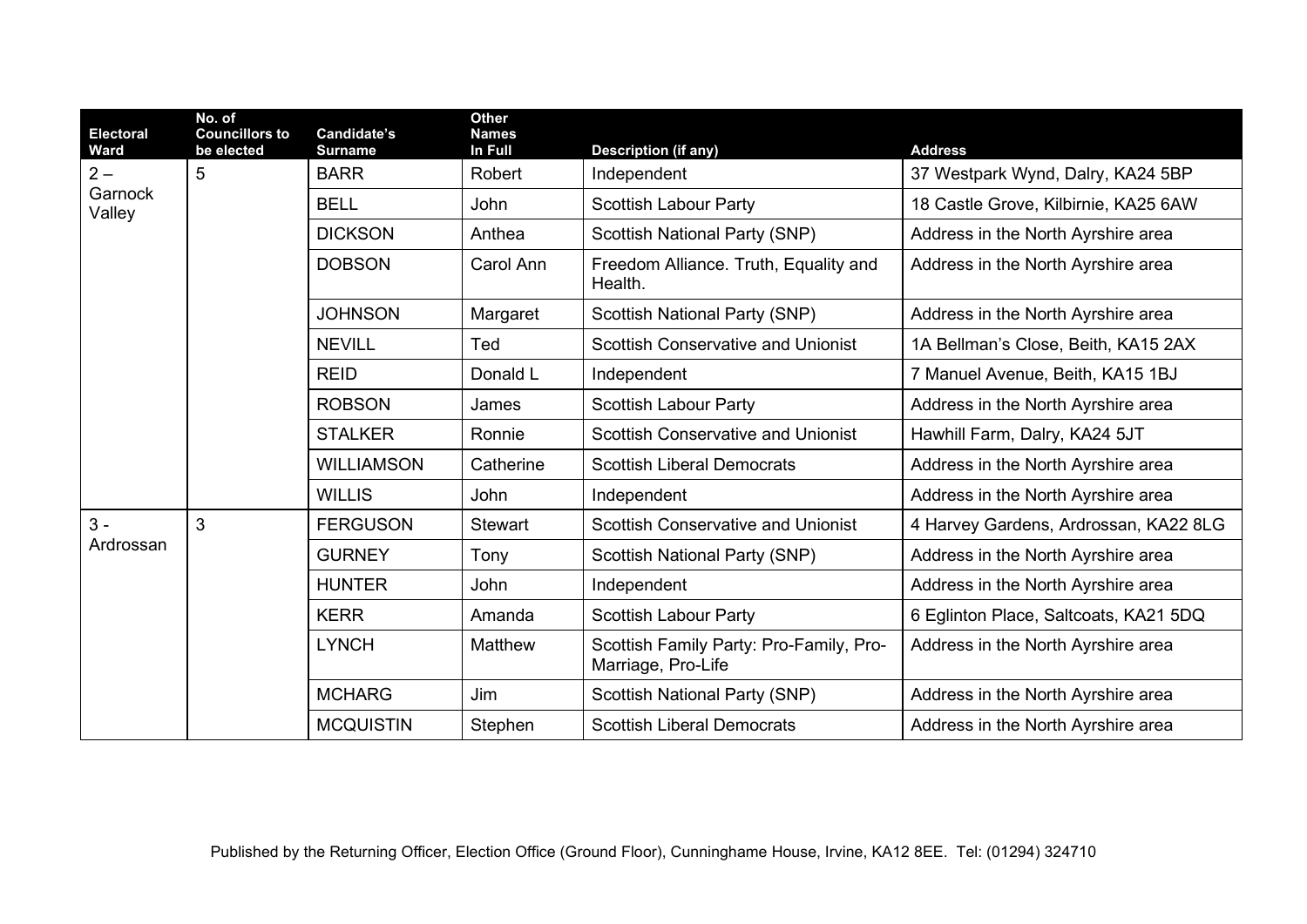| <b>Electoral</b><br><b>Ward</b> | No. of<br><b>Councillors to</b><br>be elected | Candidate's<br><b>Surname</b> | Other<br><b>Names</b><br>In Full | <b>Description (if any)</b>               | <b>Address</b>                                               |
|---------------------------------|-----------------------------------------------|-------------------------------|----------------------------------|-------------------------------------------|--------------------------------------------------------------|
| 4 - Arran                       | $\mathbf{1}$                                  | <b>BILLINGS</b>               | Timothy                          | <b>Scottish Conservative and Unionist</b> | Katlin, Lamlash, Isle of Arran, KA27 8JT                     |
|                                 |                                               | <b>GARRAWAY</b>               | <b>Steve</b>                     | <b>Scottish National Party (SNP)</b>      | Address in the North Ayrshire area                           |
|                                 |                                               | <b>MCDONALD</b>               | Aaran                            | <b>Scottish Labour Party</b>              | Address in the North Ayrshire area                           |
|                                 |                                               | <b>MCMASTER</b>               | Ellen                            | Independent                               | Bloomfield Farm, Shiskine, Isle of Arran,<br><b>KA27 8DT</b> |
|                                 |                                               | <b>PARK</b>                   | Ronna                            | <b>Scottish Green Party</b>               | Claveron Cottage, Lamlash, Isle of Arran,<br>KA27 8NB        |
|                                 |                                               | <b>YOUNG</b>                  | Tom                              | Independent                               | Tigh-An-Og, Whiting Bay, Isle of Arran,<br><b>KA27 8QR</b>   |
| $5-$                            | 5                                             | <b>HIGGINS</b>                | David                            | Independence for Scotland Party           | Address in the North Ayrshire area                           |
| Saltcoats<br>and                |                                               | <b>INGLIS</b>                 | Cameron                          | <b>Scottish Conservative and Unionist</b> | 18 Muirfield Court, Irvine, KA11 4DG                         |
| Stevenston                      |                                               | <b>MCCLUNG</b>                | Jean                             | <b>Scottish National Party (SNP)</b>      | Address in the North Ayrshire area                           |
|                                 |                                               | <b>MCNICOL</b>                | Ronnie                           | Independent                               | 35 Caledonia Road, Saltcoats, KA21 5AJ                       |
|                                 |                                               | <b>MCTIERNAN</b>              | Davina                           | <b>Scottish National Party (SNP)</b>      | Address in the North Ayrshire area                           |
|                                 |                                               | <b>MILLER</b>                 | Jimmy                            | Independent                               | 2 Kildonan Place, Saltcoats, KA21 6JP                        |
|                                 |                                               | <b>MONTGOMERIE</b>            | Jim                              | <b>Scottish Labour Party</b>              | 54 Sharphill Road, Saltcoats, KA21 5QT                       |
|                                 |                                               | <b>SWEENEY</b>                | John                             | <b>Scottish Labour Party</b>              | 3 Caponcraig Avenue, Stevenston, KA20<br>3DS                 |
| $6 -$                           | $\overline{4}$                                | <b>CULLINANE</b>              | Joe                              | Labour and Co-operative Party             | 30 Treesbank, Kilwinning, KA13 6LY                           |
| Kilwinning                      |                                               | <b>DAVIDSON</b>               | Scott                            | <b>Scottish National Party (SNP)</b>      | Address in the North Ayrshire area                           |
|                                 |                                               | <b>GIBSON</b>                 | Sheila                           | <b>Scottish National Party (SNP)</b>      | Address in the North Ayrshire area                           |
|                                 |                                               | <b>GLOVER</b>                 | John                             | <b>Scottish Conservative and Unionist</b> | 8 Roche Way, Dalry, KA24 5DG                                 |
|                                 |                                               | <b>KIRKWOOD</b>               | Ruby                             | <b>Scottish Liberal Democrats</b>         | 57 Stobbs Crescent, Kilwinning, KA13<br>6JG                  |
|                                 |                                               | <b>REID</b>                   | Donald                           | Labour and Co-operative Party             | 14 Five Roads, Kilwinning, KA13 7JX                          |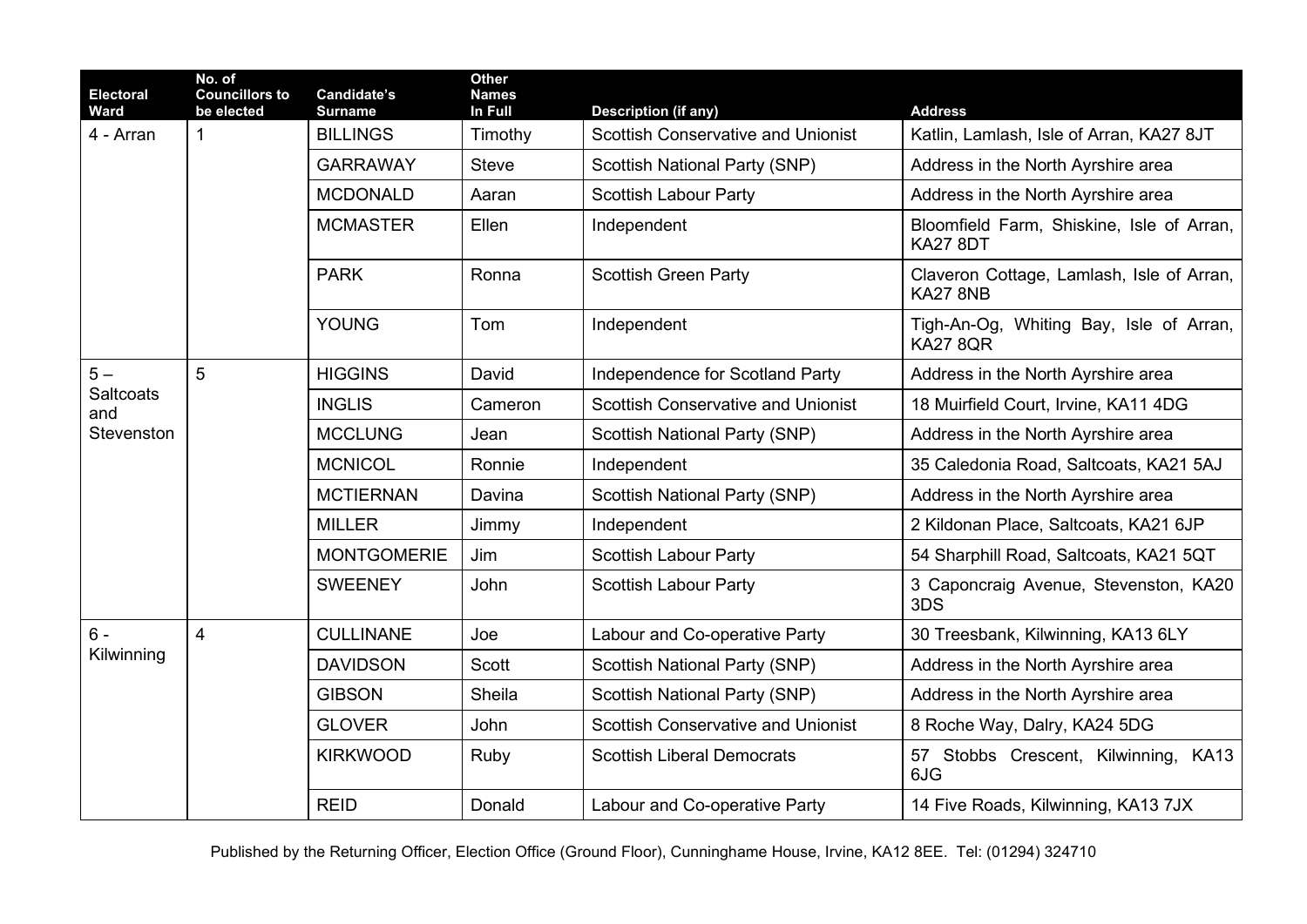| <b>Electoral</b><br>Ward | No. of<br><b>Councillors to</b><br>be elected | Candidate's<br><b>Surname</b> | <b>Other</b><br><b>Names</b><br>In Full | <b>Description (if any)</b>                                   | <b>Address</b>                                                   |
|--------------------------|-----------------------------------------------|-------------------------------|-----------------------------------------|---------------------------------------------------------------|------------------------------------------------------------------|
| $7 -$ Irvine<br>West     | $\overline{4}$                                | <b>BLADES</b>                 | Kevin T                                 | Independent                                                   | Address in the North Ayrshire area                               |
|                          |                                               | <b>COCHRANE</b>               | Bobby                                   | <b>Socialist Labour Party</b>                                 | 43A East Road, Irvine, KA12 0BS                                  |
|                          |                                               | <b>GALLACHER</b>              | Scott                                   | <b>Scottish Conservative and Unionist</b>                     | 62 Galt Avenue, Irvine, KA12 0NY                                 |
|                          |                                               | <b>HUTTON</b>                 | Lewis<br>Dominic                        | <b>Scottish Liberal Democrats</b>                             | Address in the North Ayrshire area                               |
|                          |                                               | <b>LINDSAY</b>                | Tristan                                 | Independent                                                   | Toby Cottage, 24 High Street, Irvine,<br><b>KA12 0AY</b>         |
|                          |                                               | <b>MACAULAY</b>               | Shaun                                   | <b>Scottish National Party (SNP)</b>                          | Address in the North Ayrshire area                               |
|                          |                                               | <b>MALLINSON</b>              | Sylvia                                  | <b>Scottish Labour Party</b>                                  | Address in the North Ayrshire area                               |
|                          |                                               | <b>MCPHATER</b>               | Louise                                  | <b>Scottish Labour Party</b>                                  | Address in the North Ayrshire area                               |
|                          |                                               | <b>ROBERTSON</b>              | Chloe                                   | <b>Scottish National Party (SNP)</b>                          | Address in the North Ayrshire area                               |
|                          |                                               | <b>TURBETT</b>                | Colin                                   | Scottish Socialist Party - End Fuel<br>Poverty                | Address in the North Ayrshire area                               |
| $8 -$ Irvine<br>East     | 3                                             | <b>BURNS</b>                  | Marie                                   | <b>Scottish National Party (SNP)</b>                          | Address in the North Ayrshire area                               |
|                          |                                               | <b>COLLINS</b>                | <b>Ross</b>                             | <b>Scottish Green Party</b>                                   | 6 Millburn Terrace, Lawthorn, Irvine, KA11<br>2BL                |
|                          |                                               | <b>CRAIG</b>                  | Karin                                   | Scottish Family Party: Pro-Family, Pro-<br>Marriage, Pro-Life | Address in the North Ayrshire area                               |
|                          |                                               | <b>JACKSON</b>                | <b>Barry Keith</b>                      | <b>Scottish Liberal Democrats</b>                             | Address in the North Ayrshire area                               |
|                          |                                               | <b>JOHNSON</b>                | Susan                                   | <b>Scottish National Party (SNP)</b>                          | Address in the North Ayrshire area                               |
|                          |                                               | <b>MCDONALD</b>               | Nairn                                   | Labour and Co-operative Party                                 | Address in the North Ayrshire area                               |
|                          |                                               | <b>STEPHEN</b>                | Angela                                  | <b>Scottish Conservative and Unionist</b>                     | Kilpatrick Place, Bourtreehill, Irvine,<br>21<br><b>KA11 1JZ</b> |